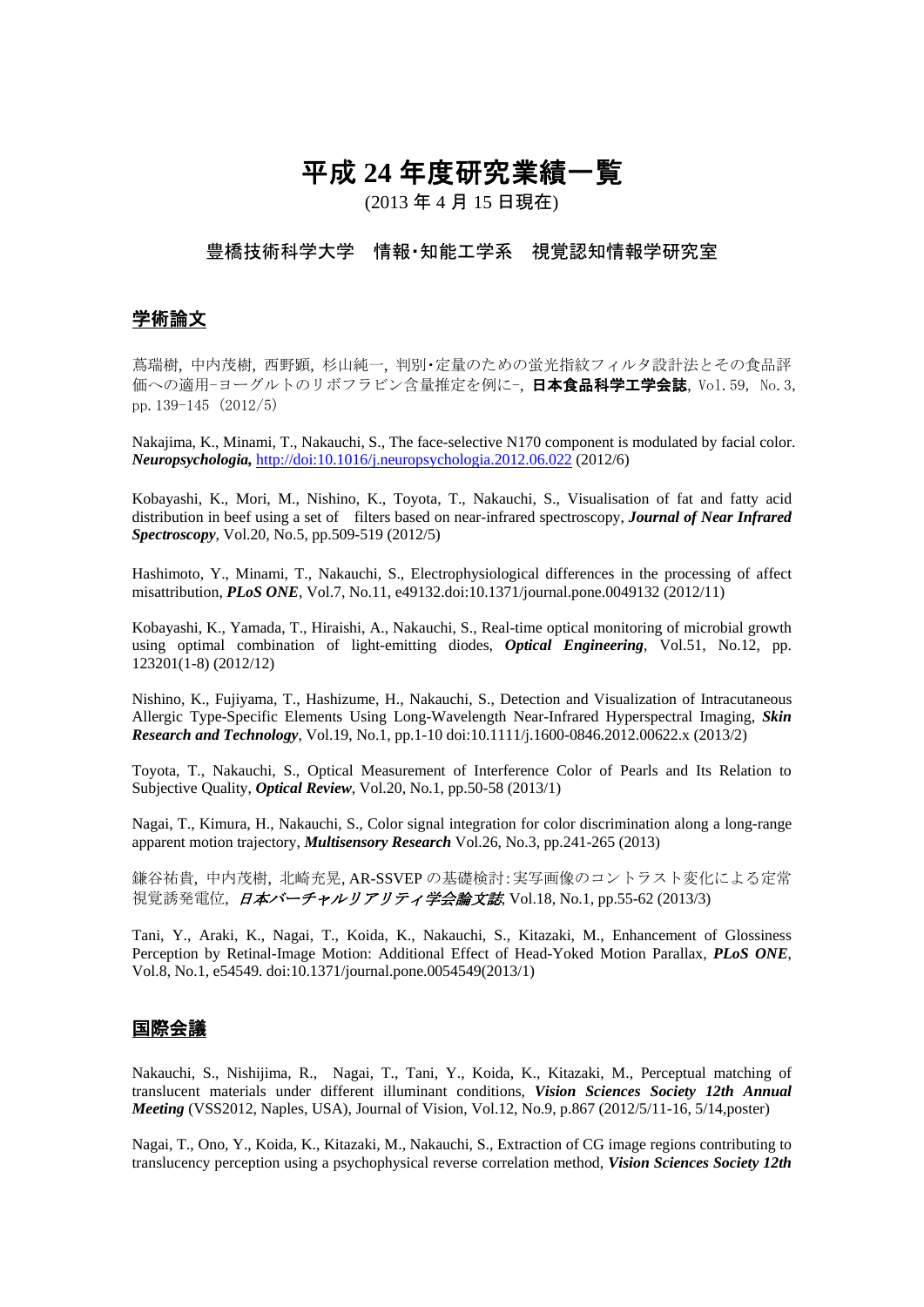*Annual Meeting* (VSS2012, Naples, USA), Journal of Vision, Vol.12, No.9, p.868 (2012/5/11-16, 5/14,poster)

Tani, Y., Matsushima, T., Nagai, T., Koida, K., Kitazaki, M., Nakauchi, S., Perceptual information about surface qualities used in material discrimination, *Vision Sciences Society 12th Annual Meeting*  (VSS2012, Naples, USA), Journal of Vision, Vol.12, No.9, p.862 (2012/5/11-16, 5/14,poster)

Sato, T., Nagai, T., Nakauchi., S., Chromatic signal detection on a heterochromatic texture with a color distribution away from an adaptation color, *Vision Sciences Society 12th Annual Meeting* (VSS2012, Naples, USA), Journal of Vision, Vol.12, No.9, p.55 (2012/5/11-16, 5/11, poster)

Ljungqvist, M.G., Ersbøll, B.K., Kobayashi, K., Nakauchi, S., Frosch, S., Nielsen, M., Near-Infrared Hyper-spectral Image Analysis of Astaxanthin Concentration in Fish Feed Coating, 2012 IEEE International Conference on Imaging Systems and Techniques (IST2012, Manchester, United Kingdom), pp.136-141 ( 2012/7/16-17)

Minami, T., Changvisommid, L., Nakajima, K., Nakauchi, S., Facial color and inversion effects on N170 ERP component, *The 18th International Conference on Biomagnetism*(BIOMAG2012, Paris, France), p.41 (2012/8/26-30, 8/28,Poster)

Nakajima, K., Minami, T., Nakauchi, S., Brain regions sensitive to the facial color processing: an fMRI study , *The 18th International Conference on Biomagnetism*(BIOMAG2012, Paris, France), p.31 (2012/8/26-30, 8/27, Poster)

Yokota, Y., Minami, T., Nakauchi, S., The tracing of neural processing on perceptual rivalry using steady-state visual evoked potentials, *1st Joint Meeting of ECNS / ISBET / ISNIP / EPIC*(Bristol, USA), p.39 (2012/9/12-16, 9/14, Poster)

Nutchakan, K., Minami, T., Nakauchi, S., Differences in Positive Attitude from Mere Exposure Effect and Other Likability Effect Reflected in Posterior Gamma Activity Strength, *1st Joint Meeting of ECNS / ISBET / ISNIP / EPIC*(Bristol, USA), p.30-31 (2012/9/12-16, 9/15, 口頭)

Minami, T., Nakajima, K., Nakauchi, S., Facial color and inversion effect : an EEG study, *43rd NIPS International Symposium Face Perception and Recognition*(Okazaki, Japan), p.146 (2012/10/31-11/3, 11/1, Poster)

Nakajima, K., Minami, T., Nakauchi, S., Effect of face color on face-selective regions, *43rd NIPS International Symposium Face Perception and Recognition*(Okazaki, Japan), p.149 (2012/10/31-11/3, 11/1, Poster)

Nutchakan, K., Minami, T., Nakauchi, S., Mere Exposure Effect towards Face Stimuli Reflected in Gamma Oscillation: EEG study, *43rd NIPS International Symposium Face Perception and Recognition*(Okazaki, Japan), p.138 (2012/10/31-11/3, 11/1, Poster)

Kobayashi, K., Mori, M., Nakauchi, S., Visualisation for quality evaluation of food based on NIR spectroscopy, *The Asia-Pacific Interdisciplinary Research Conference 2012* (AP-IRC2012, Toyohashi, Japan), p.68 (2012/11/15-16, 11/15, poster)

Nakajima, K., Minami, T., Nakauchi, S., Brain region relating to facial color processing: an fMRI study, *The Asia-Pacific Interdisciplinary Research Conference 2012* (AP-IRC2012, Toyohashi, Japan), p.83 (2012/11/15-16, 11/15, poster)

Sato, T., Nakauchi, S., Koida, K., Comparing a map of color recognition of uniform and object images, *The Asia-Pacific Interdisciplinary Research Conference 2012* (AP-IRC2012, Toyohashi, Japan), p.84 (2012/11/15-16, 11/15, poster)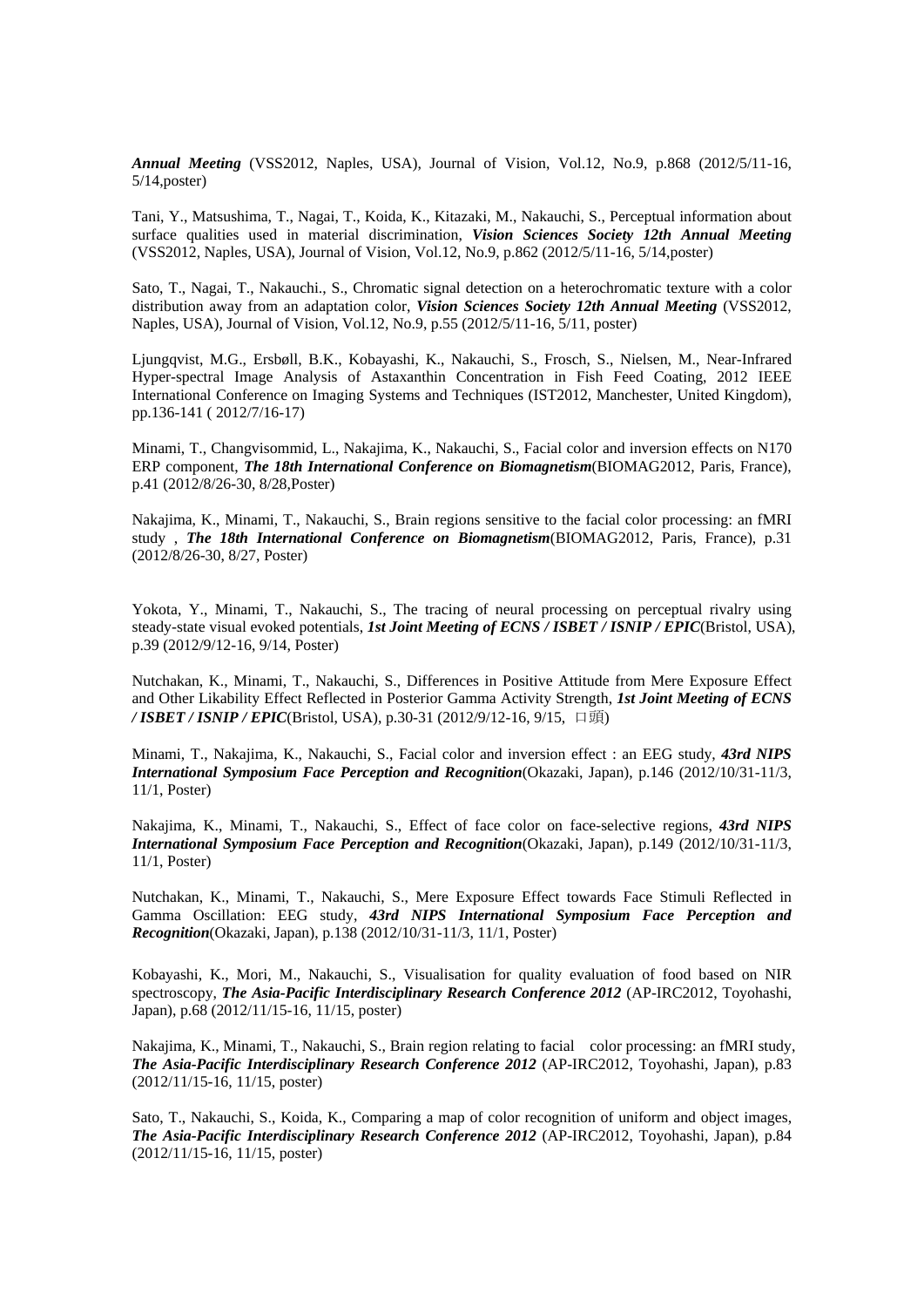Takai, Y., Nakazawa, H., Nakauchi, S., Kitazaki, M., Prediction of postural imagery from EEG: Effects of averaging, the number of channels, and imagery training, , *The Asia-Pacific Interdisciplinary Research Conference 2012* (AP-IRC2012, Toyohashi, Japan), p.82 (2012/11/15-16, 11/15, poster)

Kitazaki, M., Yanase, K., Tani, Y., Nagai, T., Koida, K., and Nakauchi, S., Naive observers' perception of beauty, glossiness, and inference color of pearls: Comparison with expert appraiser, *ECVP*(European Conference on Visual Perception, Alghero, Italy), Perception, Vol.41 (Supplement), pp.233-234 (2012/8, poster)

## 著書

### 解説論文

中内茂樹, 熟練者の視る質感;真珠質感を例に, 生体の科学, Vol.63, No.4, pp.304-309 (2012/8)

中内茂樹,機能性光源による色弁別補助と検査用照明への応用, 光学, Vol.42, No.3, pp.141-143 (2013/3)

### 特許

### 受賞・表彰

### 国内発表

柳瀬香, 谿雄祐, 永井岳大, 鯉田孝和, 中内茂樹, 北崎充晃, 素人観察者の真珠の質感知覚:美 しさ,光沢感,色沢感の関係, 電子情報通信学会ヒューマン情報処理研究会(2012/6/30-7/1; 室 蘭工業大学)

松島俊樹, 谿雄祐, 永井岳大, 鯉田孝和, 北崎充晃, 中内茂樹, 材質認識に寄与する質感特徴 の時間特性, 日本視覚学会 2012 年夏季大会, Vol.24, No.3, p.122 (2012/08/06-09:8/7;山形 大学;口頭)

佐藤智治, 鯉田孝和, 物体画像に対する特異的な色名呼称の色度特性, 日本視覚学会 2012 年夏 季大会, Vol.24, No.3, p.123 (2012/08/06-09:8/7;山形大学;ポスター)

吉村正俊, 中村円亮, 蔦 瑞樹, 杉山純一, 柴田真理朗, 藤田かおり, 粉川美踏, 中内茂樹, 蛍 光指紋と多変量解析による牛肉の衛生モニタリング手法の開発, 日本食品科学工学会 第 59 回 大会(2012/8/29-31:8/31; 藤女子大学;口頭)

Nakajima, K., Minami, T., Nakauchi, S., Facial color selectivity is reflected in the left FFA activity, 日本神経回路学会第 22 回全国大会, (2012/9/12-14:9/12;名古屋工業大学;ポス ター)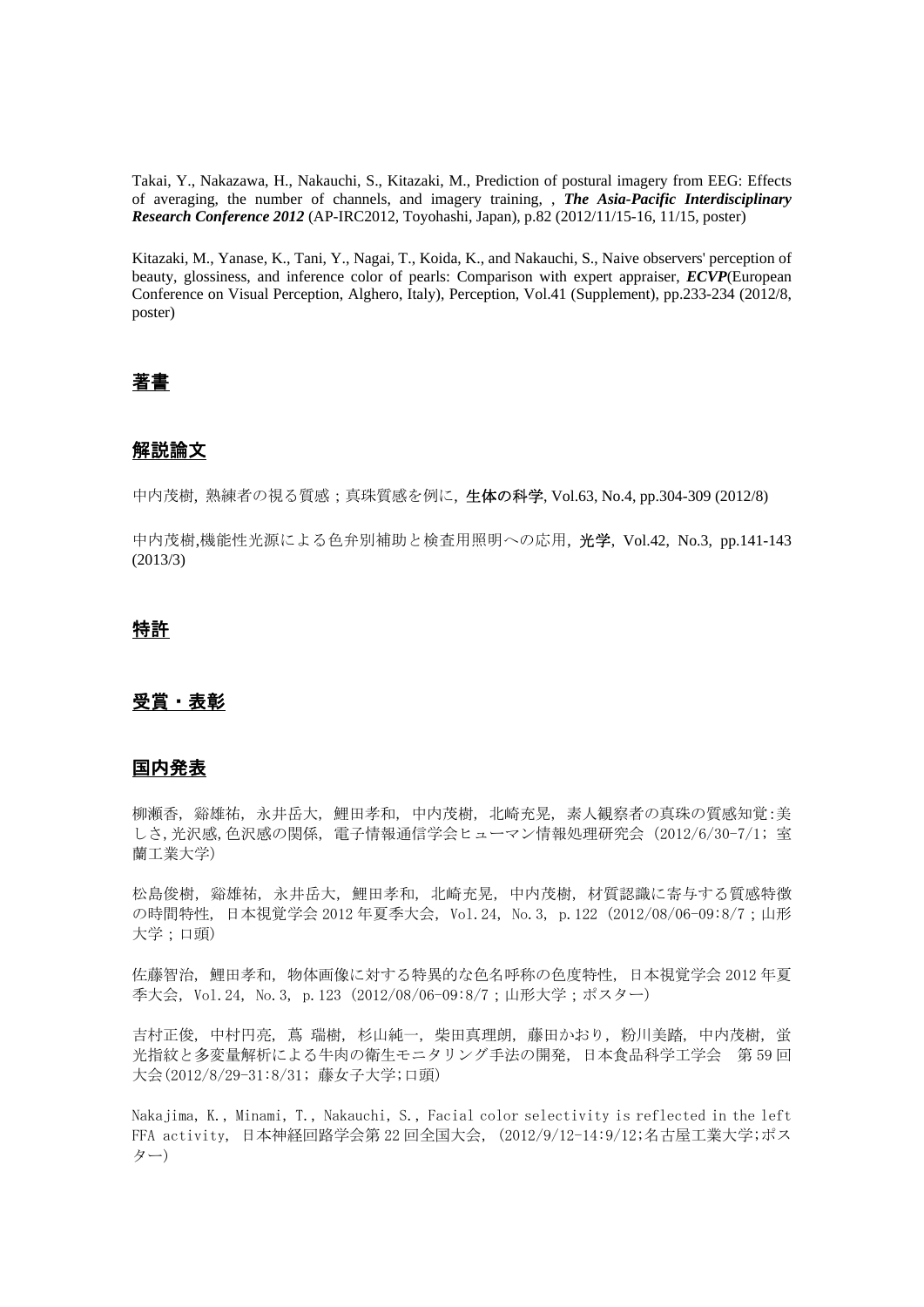Minami, T., Nakajima, K., Nakauchi, S., The effects of face color and inversion on N170 ERP component, 第 35 回日本神経科学学会大会, (2012/9/18-21:9/19;名古屋国際会議場; ポス ター) Nakajima, K., Minami, T., Nakauchi, S., Left fusiform face area relates to facial color

processing, 第 35 回日本神経科学学会大会, (2012/9/18-21:9/19;名古屋国際会議場; ポスタ ー)

中村円亮, 西野顕, 吉村正俊, 蔦瑞樹, 杉山純一, 中内茂樹, 励起・蛍光波長帯域最適化による 非破壊物性イメージング, 平成 24 年度電気関係学会東海支部連合大会, (2012/9/24-25:9/24; 豊橋技術科学大学;口頭)

小港省吾, 姫野徹, 中内茂樹, 食品加工工程における異物の目視検出精度向上のための照明分 光設計, 平成 24 年度電気関係学会東海支部連合大会, (2012/9/24-25:9/24;豊橋技術科学大学; 口頭)

西島遼, 永井岳大, 谿雄祐, 鯉田孝和, 北崎充晃, 中内茂樹, 前方・後方照明強度比による透明 感知覚の変化, 平成 24年度電気関係学会東海支部連合大会, (2012/9/24-25:9/25;豊橋技術科学 大学;口頭)

松島俊樹, 永井岳大, 谿雄祐, 鯉田孝和, 北崎充晃, 中内茂樹, 材質識別に関わる質感特徴 ― 時間的側面からの検討―, 平成 24 年度電気関係学会東海支部連合大会, (2012/9/24-25:9/25; 豊橋技術科学大学;口頭)

Kongthong Nutchakan, 南哲人, 中内茂樹, Mere Exposure Effect Reflected in Gamma Oscillation: An EEG study, 電 子 情 報 通 信 学 会 NC 研 究 会 , Vol.112, No.345, pp.95-100(NC2012-93)(2012/12/12;豊橋技術科学大学;口頭)

永井岳大, 山岸理雄, 谿雄祐, 鯉田孝和, 北崎充晃, 中内茂樹, 拡散反射成分・鏡面反射成分に 随伴する色順応, 日本視覚学会 2013 年冬季大会, Vol.25, No.1, p.60 (2013/01/23-25:1/24; 工学院大学;口頭)

西島遼, 谿雄祐, 永井岳大, 鯉田孝和, 北崎充晃, 中内茂樹, 様々な光沢感手がかりを持つ刺 激 に よ る 光 沢 感 順 応 , 日 本 視 覚 学 会 2013 年 冬 季 大 会 , Vol.25, No.1, p.54 (2013/01/23-25:1/23;工学院大学;ポスター)

松島俊樹, 永井岳大, 谿雄祐, 鯉田孝和, 北崎充晃, 中内茂樹, 質感特徴判断に必要な情報量 の比較―刺激呈示時間による検討―, 日本視覚学会 2013 年冬季大会, Vol.25, No.1, p.67-68 (2013/01/23-25:1/24;工学院大学;ポスター)

上原太陽, 谿 雄祐, 永井岳大, 鯉田孝和, 中内茂樹, 北崎充晃, 網膜像運動および能動的手運 動が光沢感知覚に及ぼす効果, 日本視覚学会 2013 年冬季大会, Vol.25, No.1, p..68-69 (2013/01/23-25:1/24;工学院大学;ポスター)

中内茂樹,質感研究の現状と展望, フラットパネルディスプレイの人間工学シンポジウム 2013,(2013/03/08;成蹊大学;口頭 招待講演)

高井悠一郎, 中沢仁, 中内茂樹, 北崎充晃, 脳波からの姿勢変化想起推定における時間特性, 日本神経回路学会, pp.1-10(2013/9/12-14;名古屋工業大学;ポスター)